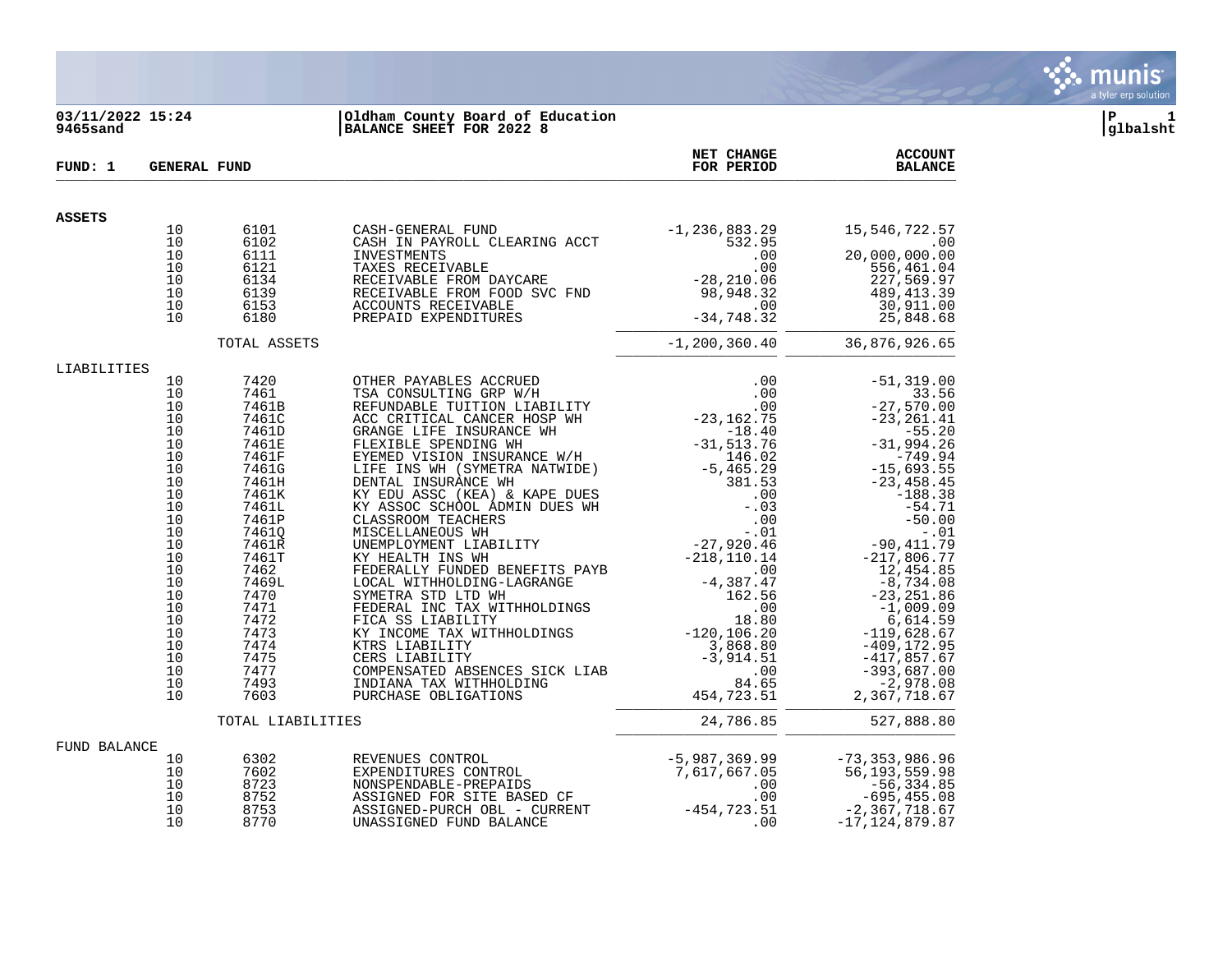

|                                |                                                              |                          |                                  | <b>munis</b><br>a tyler erp solution |
|--------------------------------|--------------------------------------------------------------|--------------------------|----------------------------------|--------------------------------------|
| 03/11/2022 15:24<br>9465sand   | Oldham County Board of Education<br>BALANCE SHEET FOR 2022 8 |                          |                                  | $\mathbf{2}$<br>P<br> glbalsht       |
| FUND: 1<br><b>GENERAL FUND</b> |                                                              | NET CHANGE<br>FOR PERIOD | <b>ACCOUNT</b><br><b>BALANCE</b> |                                      |
| <b>FUND BALANCE</b>            |                                                              |                          |                                  |                                      |
|                                | TOTAL FUND BALANCE                                           | 1,175,573.55             | $-37, 404, 815.45$               |                                      |
|                                | TOTAL LIABILITIES +<br>FUND BALANCE                          | 1,200,360.40             | $-36,876,926.65$                 |                                      |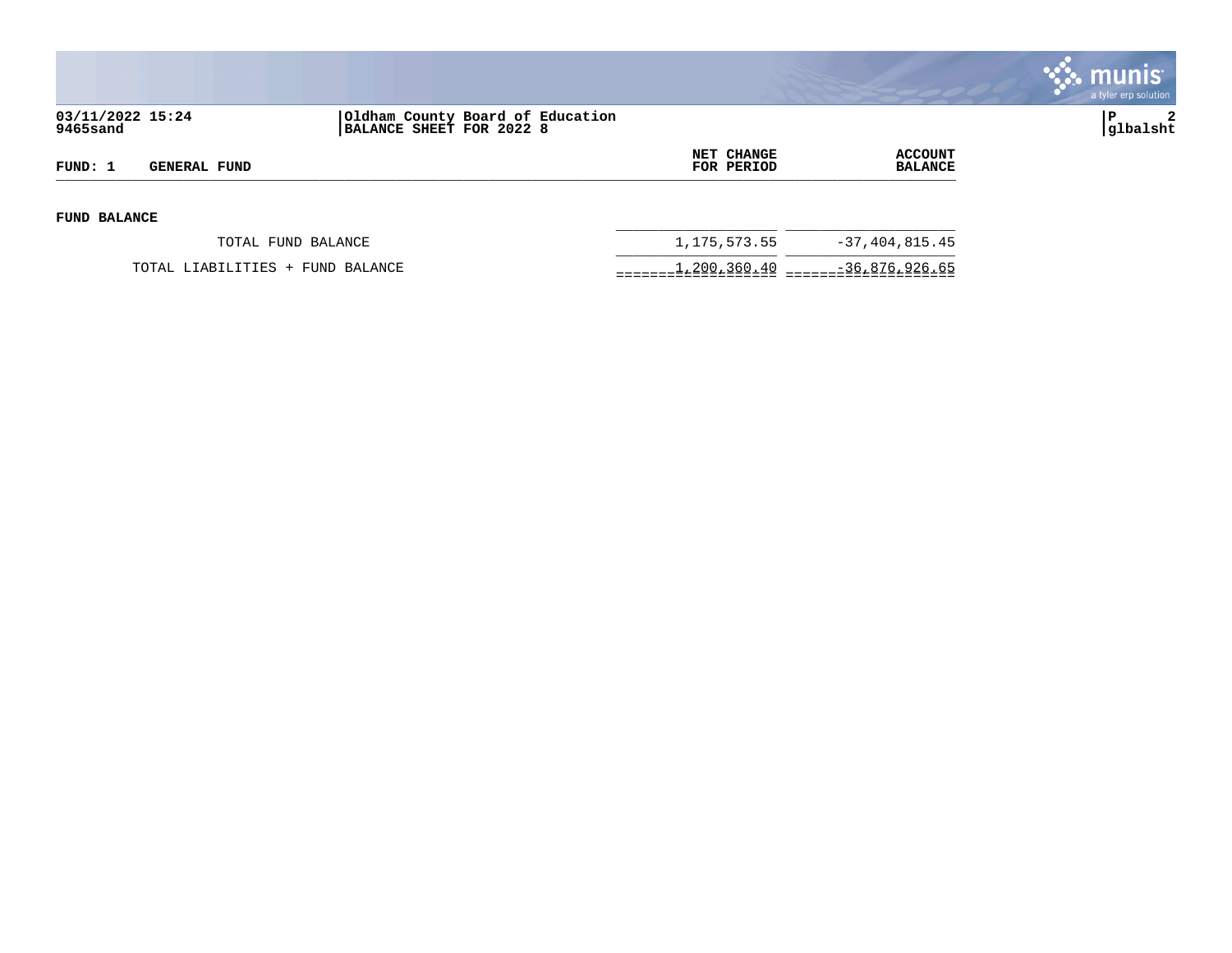

# **03/11/2022 15:24 |Oldham County Board of Education |P 3 9465sand |BALANCE SHEET FOR 2022 8 |glbalsht**

| FUND: 2       |          | SPECIAL REVENUE     |                                                                                   | NET CHANGE<br>FOR PERIOD   | <b>ACCOUNT</b><br><b>BALANCE</b> |
|---------------|----------|---------------------|-----------------------------------------------------------------------------------|----------------------------|----------------------------------|
| <b>ASSETS</b> |          |                     |                                                                                   |                            |                                  |
|               | 20<br>20 | 6101<br>6130        | CASH-SPECIAL REVENUE/GRANTS<br>INTERFUND RECEIVABLES                              | 1,354,951.38<br>$-226.89$  | 1,281,014.46<br>.00              |
|               |          | TOTAL ASSETS        |                                                                                   | 1,354,724.49               | 1,281,014.46                     |
| LIABILITIES   |          |                     |                                                                                   |                            |                                  |
|               | 20<br>20 | 7481<br>7603        | ADVANCES FROM GRANTORS/OTHERS<br>PURCHASE OBLIGATIONS                             | .00<br>30,856.66           | 1,000.00<br>304,947.23           |
|               |          | TOTAL LIABILITIES   |                                                                                   | 30,856.66                  | 305,947.23                       |
| FUND BALANCE  |          |                     |                                                                                   |                            |                                  |
|               | 20       | 6302                | REVENUES CONTROL                                                                  | $-2, 221, 556.17$          | $-8,904,550.78$                  |
|               | 20<br>20 | 7602<br>8753        | EXPENDITURES CONTROL<br>ASSIGNED-PURCH OBL<br>CURRENT<br>$\overline{\phantom{m}}$ | 866,831.68<br>$-30,856.66$ | 7,622,536.32<br>$-304, 947.23$   |
|               |          | TOTAL FUND BALANCE  |                                                                                   | $-1, 385, 581.15$          | $-1,586,961.69$                  |
|               |          | TOTAL LIABILITIES + | FUND BALANCE                                                                      | $-1, 354, 724.49$          | $-1, 281, 014.46$                |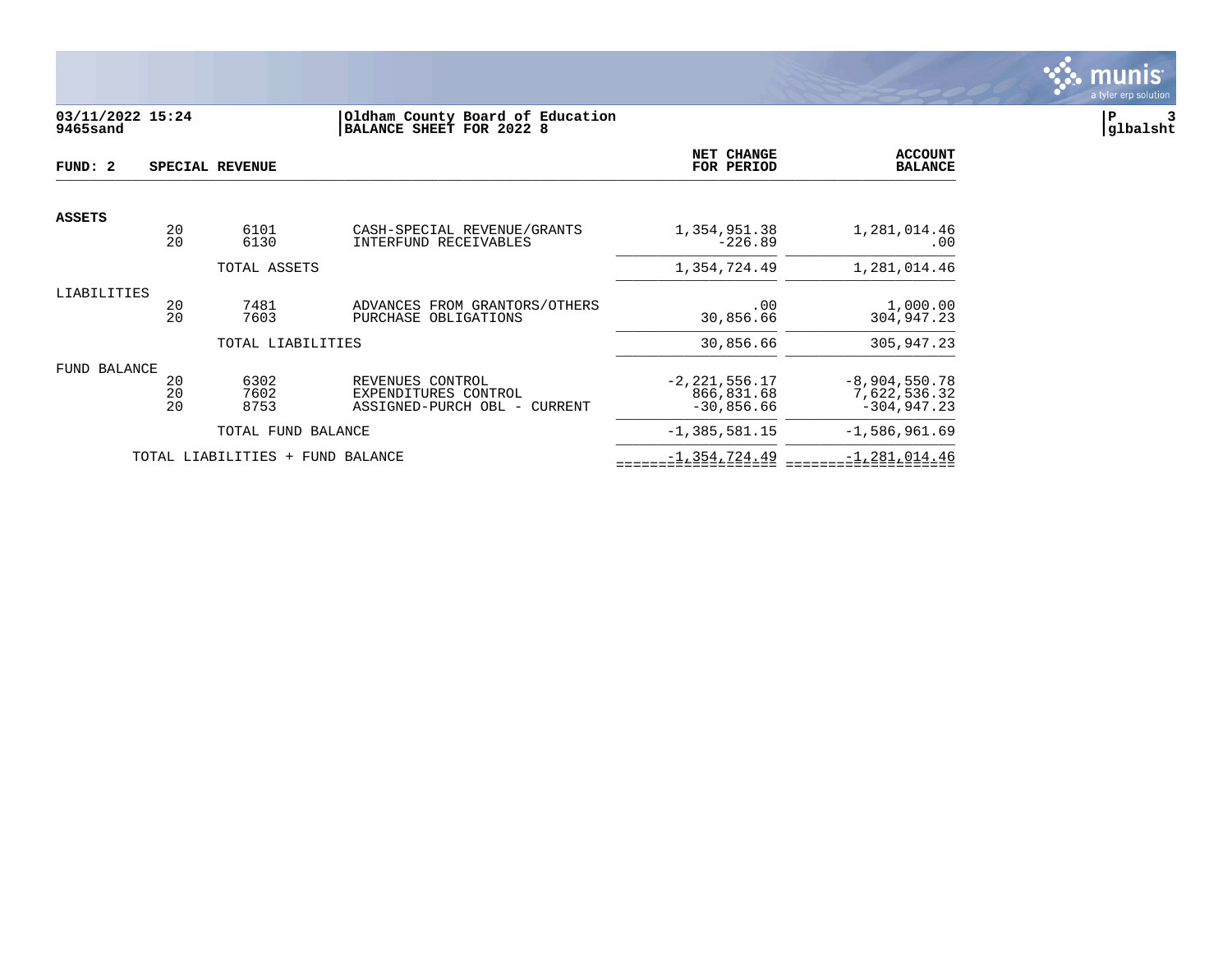

#### **03/11/2022 15:24 |Oldham County Board of Education |P 4 9465sand |BALANCE SHEET FOR 2022 8 |glbalsht**

| FUND: 21            |                      | DISTRICT ACTIVITY FUND 21 AY     |                                                                                              | NET CHANGE<br>FOR PERIOD                       | <b>ACCOUNT</b><br><b>BALANCE</b>                              |
|---------------------|----------------------|----------------------------------|----------------------------------------------------------------------------------------------|------------------------------------------------|---------------------------------------------------------------|
| <b>ASSETS</b>       | 21                   | 6101                             | CASH-GENERAL FUND                                                                            | $-36, 134.29$                                  | 769,836.29                                                    |
|                     |                      | TOTAL ASSETS                     |                                                                                              | $-36, 134.29$                                  | 769,836.29                                                    |
| LIABILITIES         | 21                   | 7603                             | PURCHASE OBLIGATIONS                                                                         | $-11,530.80$                                   | 282, 134.65                                                   |
|                     |                      | TOTAL LIABILITIES                |                                                                                              | $-11,530.80$                                   | 282, 134.65                                                   |
| <b>FUND BALANCE</b> | 21<br>21<br>21<br>21 | 6302<br>7602<br>8737<br>8753     | REVENUES CONTROL<br>EXPENDITURES CONTROL<br>RESTRICTED OTHER<br>ASSIGNED-PURCH OBL - CURRENT | $-93,837.91$<br>129,972.20<br>.00<br>11,530.80 | $-3,797,930.50$<br>3,026,504.35<br>1,589.86<br>$-282, 134.65$ |
|                     |                      | TOTAL FUND BALANCE               |                                                                                              | 47,665.09                                      | $-1,051,970.94$                                               |
|                     |                      | TOTAL LIABILITIES + FUND BALANCE |                                                                                              | 36, 134. 29                                    | $-769,836.29$                                                 |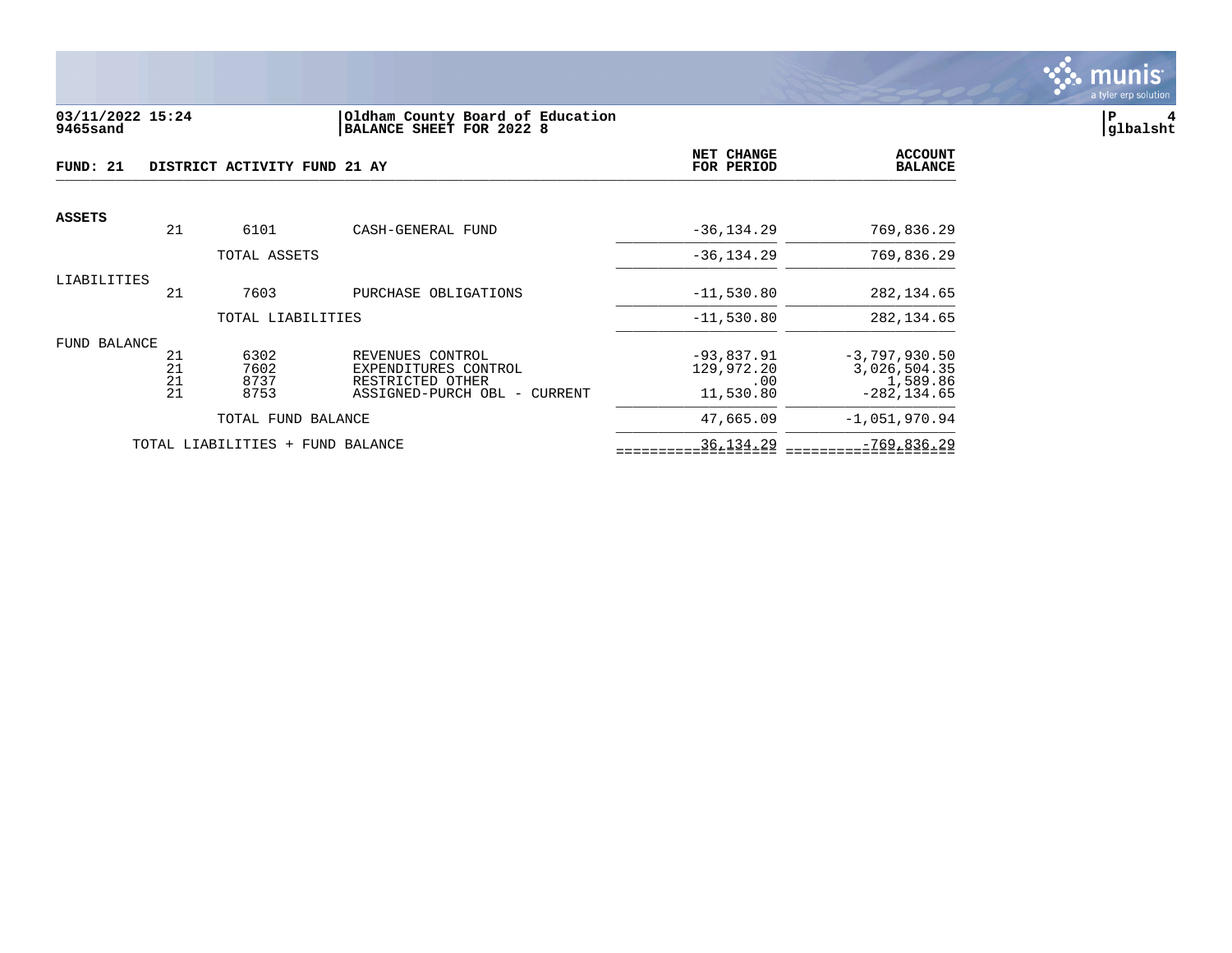

#### **03/11/2022 15:24 |Oldham County Board of Education |P 5 9465sand |BALANCE SHEET FOR 2022 8 |glbalsht**

| FUND: 22            |                      | DISTRICT ACTIVITY FUND 22 MY |                                                                                                | NET CHANGE<br>FOR PERIOD                    | <b>ACCOUNT</b><br><b>BALANCE</b>                              |
|---------------------|----------------------|------------------------------|------------------------------------------------------------------------------------------------|---------------------------------------------|---------------------------------------------------------------|
| <b>ASSETS</b>       | 22                   | 6101                         | CASH-DISTRICT ACTIVITY                                                                         | $-14, 304.84$                               | 2,061,677.82                                                  |
|                     |                      | TOTAL ASSETS                 |                                                                                                | $-14, 304.84$                               | 2,061,677.82                                                  |
| LIABILITIES         | 22                   | 7603                         | PURCHASE OBLIGATIONS                                                                           | $-650.92$                                   | 9,560.05                                                      |
|                     |                      | TOTAL LIABILITIES            |                                                                                                | $-650.92$                                   | 9,560.05                                                      |
| <b>FUND BALANCE</b> | 22<br>22<br>22<br>22 | 6302<br>7602<br>8737<br>8753 | REVENUES CONTROL<br>EXPENDITURES CONTROL<br>RESTRICTED - OTHER<br>ASSIGNED-PURCH OBL - CURRENT | $-62, 104.40$<br>76,409.24<br>.00<br>650.92 | $-536,854.05$<br>515,980.92<br>$-2,040,804.69$<br>$-9,560.05$ |
|                     |                      | TOTAL FUND BALANCE           |                                                                                                | 14,955.76                                   | $-2,071,237.87$                                               |
|                     |                      | TOTAL LIABILITIES            | + FUND BALANCE                                                                                 | 14,304.84                                   | $-2,061,677.82$                                               |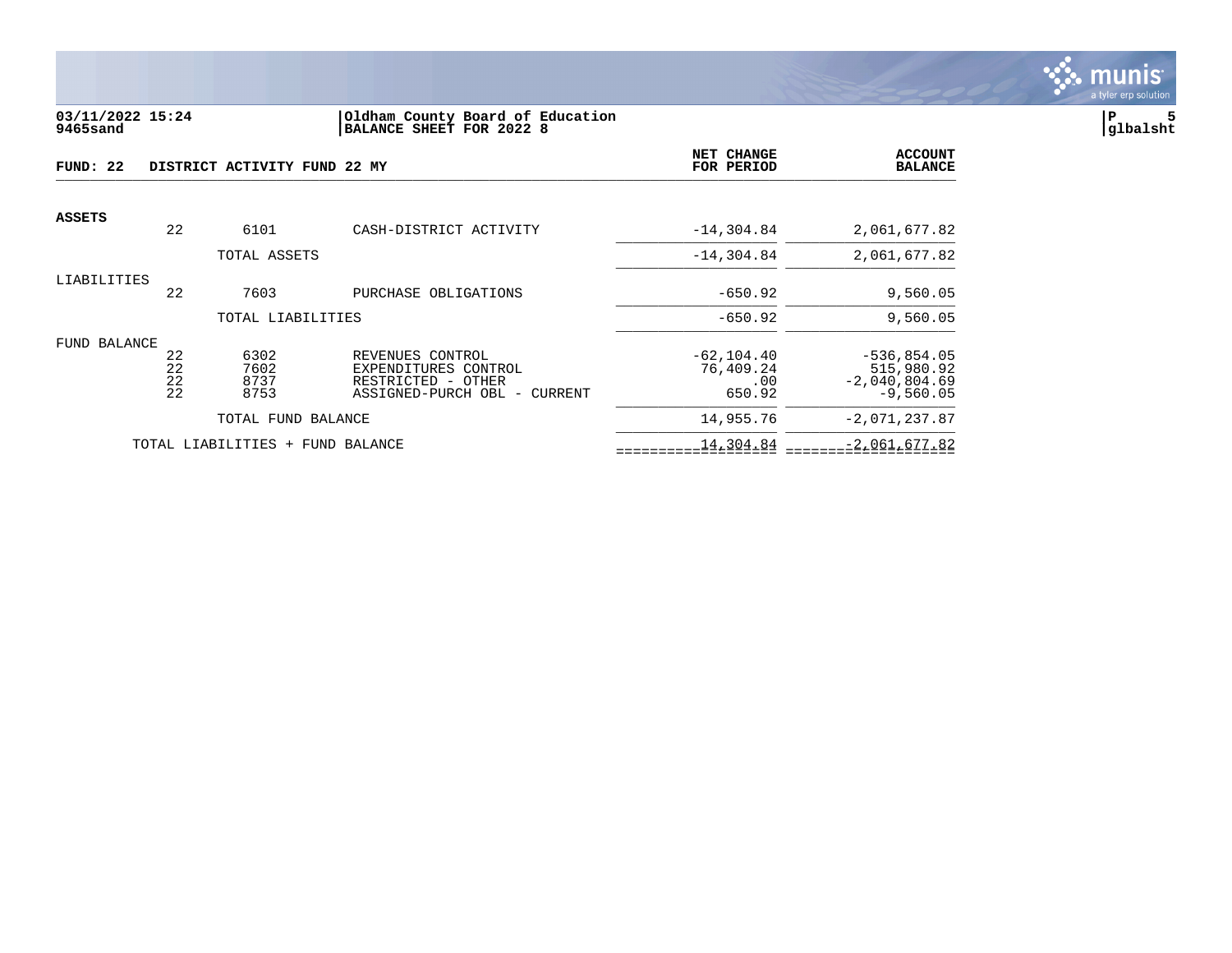

#### **03/11/2022 15:24 |Oldham County Board of Education |P 6 9465sand |BALANCE SHEET FOR 2022 8 |glbalsht**

| FUND: 25                         |          | SCHOOL ACTIVITY FUND 25 | NET CHANGE<br>FOR PERIOD             | <b>ACCOUNT</b><br><b>BALANCE</b> |                           |
|----------------------------------|----------|-------------------------|--------------------------------------|----------------------------------|---------------------------|
| <b>ASSETS</b>                    |          |                         |                                      |                                  |                           |
|                                  | 25<br>25 | 6106<br>6153            | CASH - OTHER<br>ACCOUNTS RECEIVABLE  | .00<br>.00                       | 1,012,617.13<br>25,554.09 |
|                                  |          | TOTAL ASSETS            |                                      | .00                              | 1,038,171.22              |
| LIABILITIES                      | 25       | 7420                    | OTHER PAYABLES ACCRUED               | .00                              | $-37,094.00$              |
|                                  |          | TOTAL LIABILITIES       |                                      | .00                              | $-37,094.00$              |
| FUND BALANCE                     | 25<br>25 | 6302<br>8737            | REVENUES CONTROL<br>RESTRICTED OTHER | .00<br>.00                       | $-1,001,077.00$<br>$-.22$ |
|                                  |          | TOTAL FUND BALANCE      |                                      | .00                              | $-1,001,077.22$           |
| TOTAL LIABILITIES + FUND BALANCE |          |                         | .00                                  | $-1,038,171.22$                  |                           |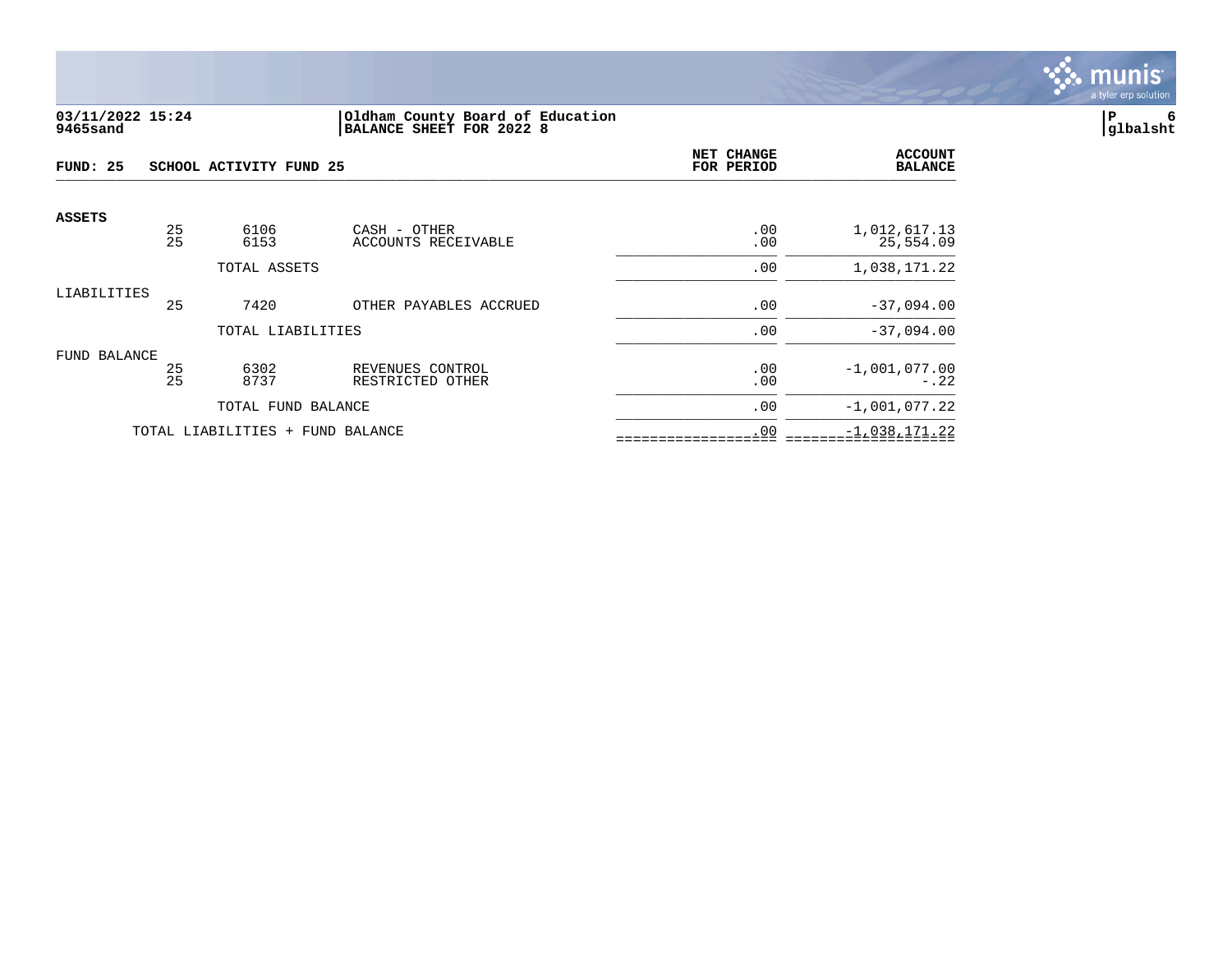

# **03/11/2022 15:24 |Oldham County Board of Education |P 7 9465sand |BALANCE SHEET FOR 2022 8 |glbalsht**

| <b>FUND: 310</b> |                | CAPITAL OUTLAY FUND              |                                                                                    | NET CHANGE<br>FOR PERIOD | <b>ACCOUNT</b><br><b>BALANCE</b>                      |
|------------------|----------------|----------------------------------|------------------------------------------------------------------------------------|--------------------------|-------------------------------------------------------|
| <b>ASSETS</b>    | 31             | 6101                             | CASH-CAPITAL OUTLAY                                                                | .00                      | 4,802,320.87                                          |
|                  |                | TOTAL ASSETS                     |                                                                                    | .00                      | 4,802,320.87                                          |
| FUND BALANCE     | 31<br>31<br>31 | 6302<br>8734<br>8738             | REVENUES CONTROL<br>RESTRICTED-SFCC ESCROW-PRIOR<br>RESTRICTED SFCC ESCROW CURRENT | .00<br>.00<br>.00        | $-601,762.00$<br>$-2, 344, 323.00$<br>$-1,856,235.87$ |
|                  |                | TOTAL FUND BALANCE               |                                                                                    | .00                      | $-4,802,320.87$                                       |
|                  |                | TOTAL LIABILITIES + FUND BALANCE |                                                                                    | .00                      | $-4,802,320.87$                                       |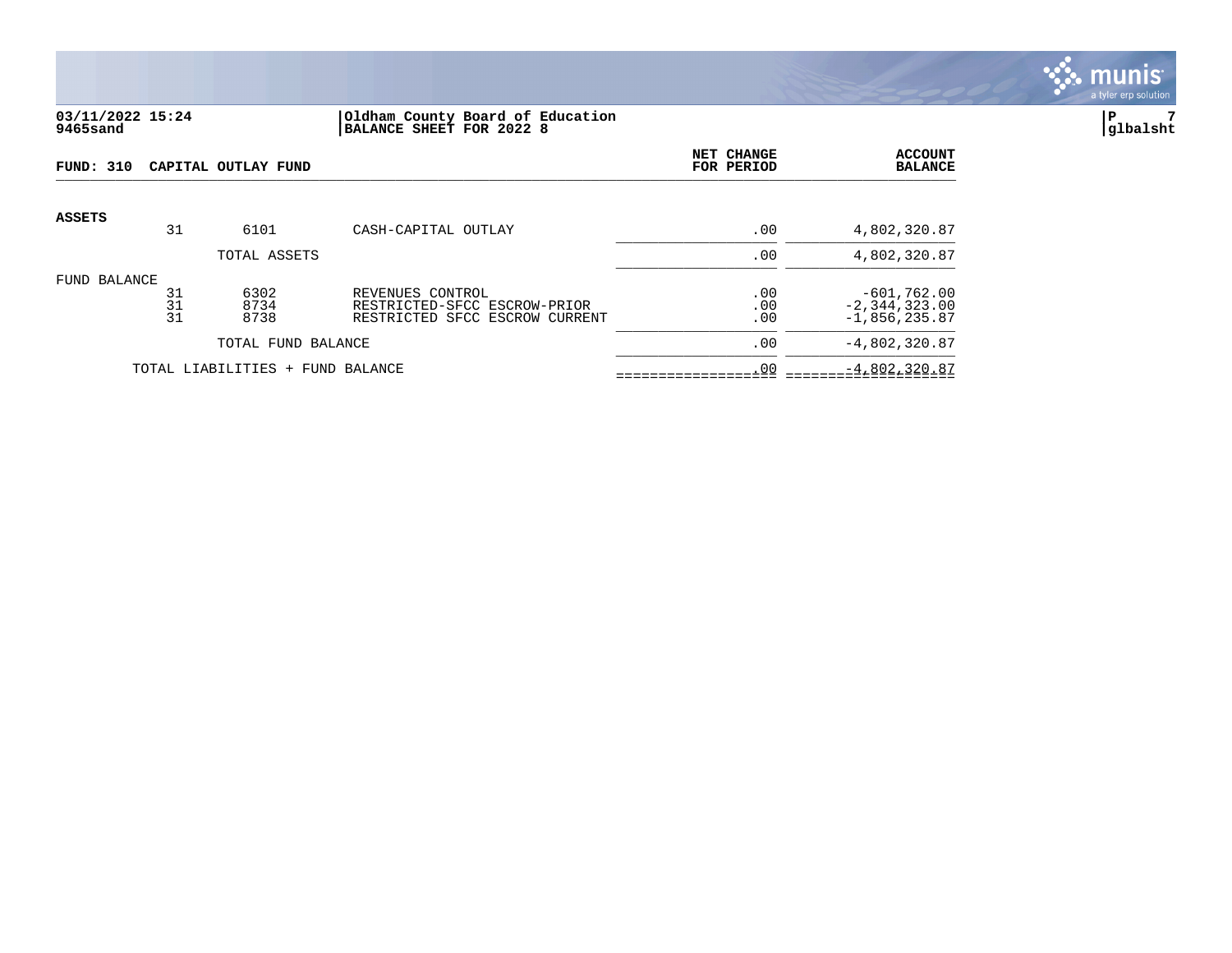

# **03/11/2022 15:24 |Oldham County Board of Education |P 8 9465sand |BALANCE SHEET FOR 2022 8 |glbalsht**

| FUND: 320    |                            | BLDING FUND (5CNT LEVY-DT SVC)       |                                                                                                                                             | <b>NET CHANGE</b><br>FOR PERIOD                   | <b>ACCOUNT</b><br><b>BALANCE</b>                                                     |
|--------------|----------------------------|--------------------------------------|---------------------------------------------------------------------------------------------------------------------------------------------|---------------------------------------------------|--------------------------------------------------------------------------------------|
| ASSETS       | 32                         | 6101                                 | CASH-SPECIAL VOTED BLDG FUND                                                                                                                | $-773.399.51$                                     | 18,674,180.72                                                                        |
|              |                            | TOTAL ASSETS                         |                                                                                                                                             | $-773.399.51$                                     | 18,674,180.72                                                                        |
| FUND BALANCE | 32<br>32<br>32<br>32<br>32 | 6302<br>7602<br>8734<br>8735<br>8738 | REVENUES CONTROL<br>EXPENDITURES CONTROL<br>RESTRICTED-SFCC ESCROW-PRIOR<br>RESTRICTED-FUTURE CONSTR BG-1<br>RESTRICTED SFCC ESCROW CURRENT | $-220, 220.53$<br>993,620.04<br>.00<br>.00<br>.00 | $-18,517,753.78$<br>9,332,005.74<br>$-5,025,773.55$<br>212,958.58<br>$-4,675,617.71$ |
|              |                            | TOTAL FUND BALANCE                   |                                                                                                                                             | 773,399.51                                        | $-18,674,180.72$                                                                     |
|              |                            | TOTAL LIABILITIES + FUND BALANCE     |                                                                                                                                             | 773,399.51                                        | $-18,674,180.72$                                                                     |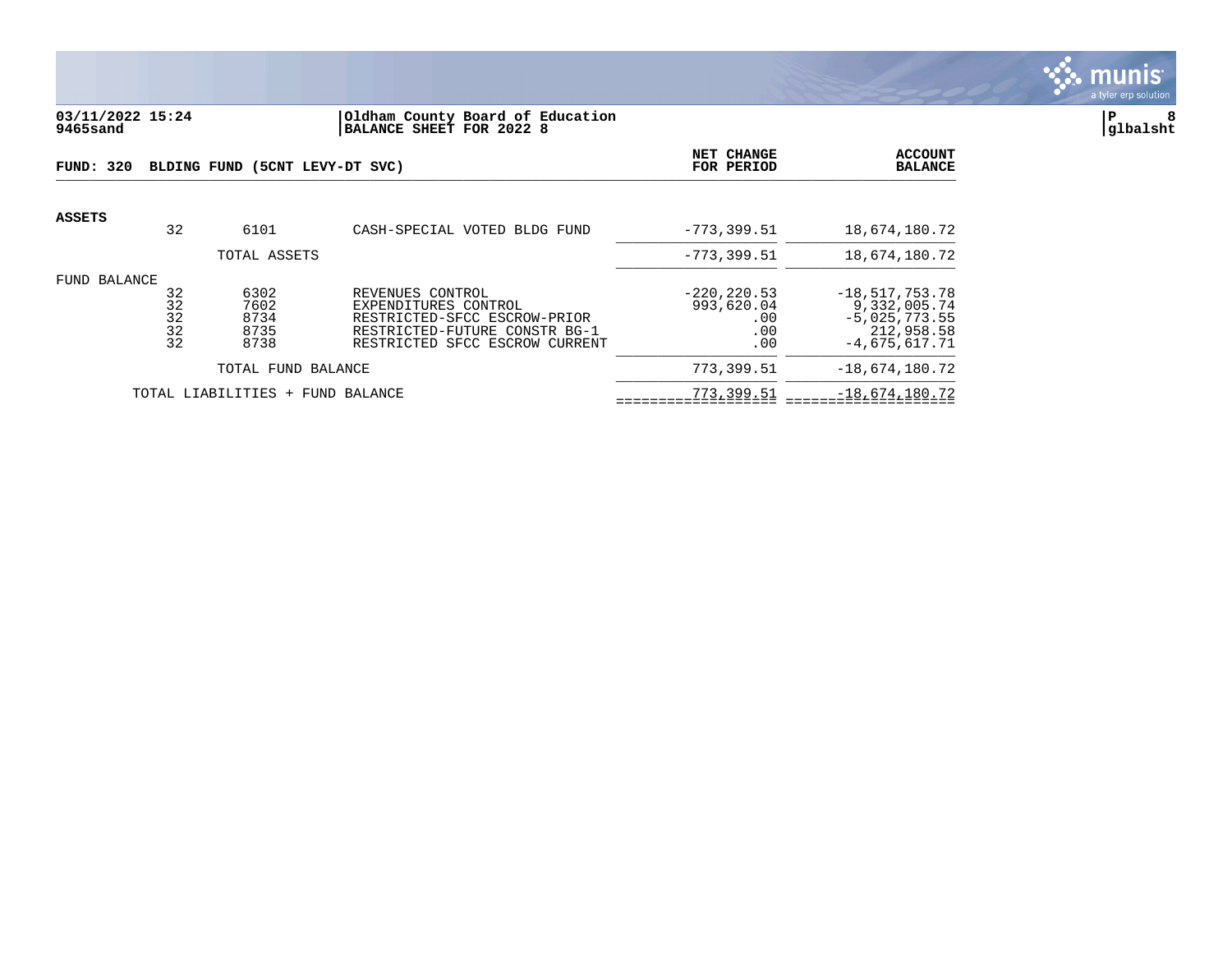

# **03/11/2022 15:24 |Oldham County Board of Education |P 9 9465sand |BALANCE SHEET FOR 2022 8 |glbalsht**

| <b>FUND: 360</b> |                                               | <b>CONSTRUCTION FUND</b>                          |                                                                                                                                                                         | NET CHANGE<br>FOR PERIOD                                      | <b>ACCOUNT</b><br><b>BALANCE</b>                                                                   |
|------------------|-----------------------------------------------|---------------------------------------------------|-------------------------------------------------------------------------------------------------------------------------------------------------------------------------|---------------------------------------------------------------|----------------------------------------------------------------------------------------------------|
| <b>ASSETS</b>    |                                               |                                                   |                                                                                                                                                                         |                                                               |                                                                                                    |
|                  | 36<br>$\overline{36}$<br>36<br>36<br>36<br>36 | 6101<br>6101J<br>6101M<br>6101N<br>6101P<br>61010 | CASH-CONSTRUCTION FUND<br>CASH-OCMS RENOV FY13<br>CASH-SOMS RENOVATION<br>CASH-NEXT GEN H.S.<br>CASH-CAMDEN ES RENOVATION<br>CASH-EOMS/BES RENOVATIONS                  | $-174,750.12$<br>.00<br>.00<br>.00<br>33.62<br>$-381, 154.81$ | $-1,394,984.72$<br>99,478.08<br>738,086.90<br>1,123,685.56<br>1,624,303.23<br>3,929,659.77         |
|                  |                                               | TOTAL ASSETS                                      |                                                                                                                                                                         | $-555, 871.31$                                                | 6,120,228.82                                                                                       |
| LIABILITIES      | 36<br>36                                      | 7420<br>7603                                      | OTHER PAYABLES ACCRUED<br>PURCHASE OBLIGATIONS                                                                                                                          | .00<br>$-264, 238.67$                                         | $-159,560.19$<br>1,078,755.70                                                                      |
|                  |                                               | TOTAL LIABILITIES                                 |                                                                                                                                                                         | $-264, 238.67$                                                | 919, 195.51                                                                                        |
| FUND BALANCE     | 36<br>36<br>36<br>36<br>36<br>36              | 6302<br>7602<br>8735<br>8753<br>8755<br>8770      | REVENUES CONTROL<br>EXPENDITURES CONTROL<br>RESTRICTED-FUTURE CONSTRUCTION<br>ASSIGNED-PURCH OBL - CURRENT<br>ASSIGNED-PURCH OBL - PRD 13/YE<br>UNASSIGNED FUND BALANCE | $-33.62$<br>555,904.93<br>.00<br>264, 238.67<br>.00<br>.00    | $-8,983,509.61$<br>3,422,864.91<br>$-400,023.93$<br>$-1,078,755.70$<br>353,692.21<br>$-353,692.21$ |
|                  |                                               | TOTAL FUND BALANCE                                |                                                                                                                                                                         | 820,109.98                                                    | $-7,039,424.33$                                                                                    |
|                  |                                               | TOTAL LIABILITIES + FUND BALANCE                  |                                                                                                                                                                         | 555,871.31                                                    | $-6, 120, 228.82$                                                                                  |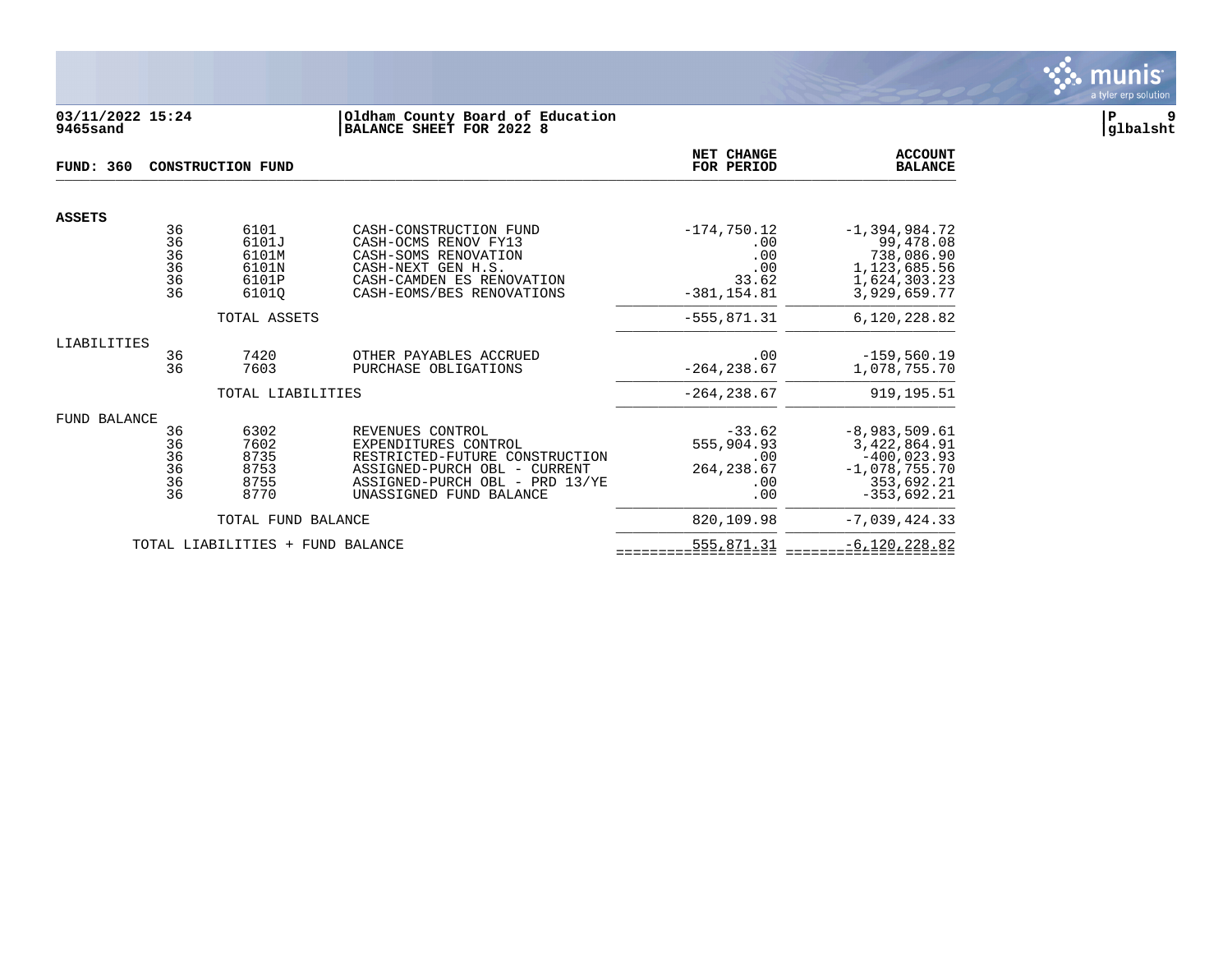

# **03/11/2022 15:24 |Oldham County Board of Education |P 10 9465sand |BALANCE SHEET FOR 2022 8 |glbalsht**

| FUND: 400                        |    |      | NET CHANGE           | <b>ACCOUNT</b> |                  |
|----------------------------------|----|------|----------------------|----------------|------------------|
| DEBT SERVICE FUND                |    |      | FOR PERIOD           | <b>BALANCE</b> |                  |
| <b>FUND BALANCE</b>              | 40 | 6302 | REVENUES CONTROL     | $-993,620.04$  | $-15,885,829.40$ |
|                                  | 40 | 7602 | EXPENDITURES CONTROL | 993,620.04     | 15,885,829.40    |
| TOTAL FUND BALANCE               |    |      | .00                  | .00            |                  |
| TOTAL LIABILITIES + FUND BALANCE |    |      | .00                  | . 00           |                  |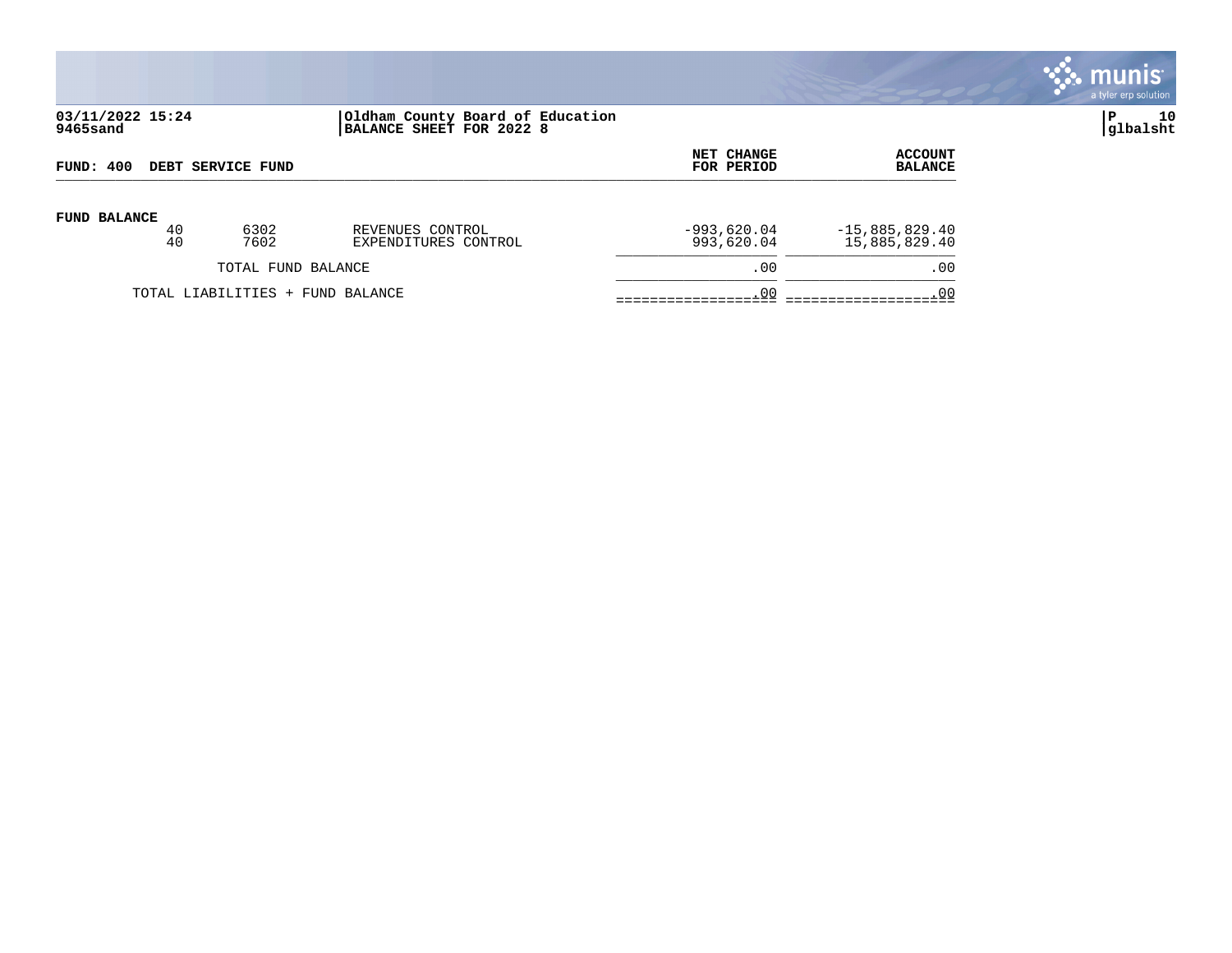

# **03/11/2022 15:24 |Oldham County Board of Education |P 11 9465sand |BALANCE SHEET FOR 2022 8 |glbalsht**

| FUND: 51      |                                  | FOOD SERVICE FUND                                | NET CHANGE<br>FOR PERIOD                                                                                                                                          | <b>ACCOUNT</b><br><b>BALANCE</b>                             |                                                                                                      |
|---------------|----------------------------------|--------------------------------------------------|-------------------------------------------------------------------------------------------------------------------------------------------------------------------|--------------------------------------------------------------|------------------------------------------------------------------------------------------------------|
| <b>ASSETS</b> |                                  |                                                  |                                                                                                                                                                   |                                                              |                                                                                                      |
|               | 51<br>51<br>51<br>51<br>51       | 6101<br>6130<br>6171<br>64000<br>6400P           | CASH-FOOD SERVICE<br>INTERFUND RECEIVABLES<br>INVENTORIES FOR CONSUMPTION<br>DEFRD OUTFLOWS OPEBen LIAB<br>DEFRD OUTFLOWS PENSION LIAB                            | 267,968.71<br>$-98,721.43$<br>.00<br>.00<br>.00              | 3, 251, 788.49<br>$-489, 413.39$<br>154,432.51<br>518,849.00<br>661,505.00                           |
|               |                                  | TOTAL ASSETS                                     |                                                                                                                                                                   | 169, 247, 28                                                 | 4,097,161.61                                                                                         |
| LIABILITIES   |                                  |                                                  |                                                                                                                                                                   |                                                              |                                                                                                      |
|               | 51<br>51<br>51<br>51<br>51<br>51 | 7421<br>75410<br>7541P<br>7603<br>77000<br>7700P | ACCOUNTS PAYABLE<br>UNFUNDED OPEBen LIABILITY<br>UNFUNDED PENSION LIABILITY<br>PURCHASE OBLIGATIONS<br>DEFERRED INFLOW OPEB LIAB<br>DEFERRED INFLOW PENSION LIAB  | 33, 185. 16<br>.00<br>.00<br>$-3,931.33$<br>.00<br>.00       | $-108,646.77$<br>$-1, 145, 890.00$<br>$-3,640,771.00$<br>22,441.98<br>$-228,070.00$<br>$-76, 162.00$ |
|               |                                  | TOTAL LIABILITIES                                |                                                                                                                                                                   | 29, 253.83                                                   | $-5, 177, 097.79$                                                                                    |
| FUND BALANCE  | 51<br>51<br>51<br>51<br>51<br>51 | 6302<br>7602<br>8712<br>87370<br>8737P<br>8753   | REVENUES CONTROL<br>EXPENDITURES CONTROL<br>UNRESTRICTED NET ASSETS<br>RESTRICTED OPEBen LIAB ENTPRIS<br>RESTRICTED OTHER PENSION<br>ASSIGNED-PURCH OBL - CURRENT | $-658,025.67$<br>455,593.23<br>.00<br>.00<br>.00<br>3,931.33 | $-5,986,009.22$<br>3, 332, 280.89<br>$-154, 432.51$<br>855,111.00<br>3,055,428.00<br>$-22,441.98$    |
|               |                                  | TOTAL FUND BALANCE                               |                                                                                                                                                                   | $-198, 501.11$                                               | 1,079,936.18                                                                                         |
|               |                                  | TOTAL LIABILITIES + FUND BALANCE                 |                                                                                                                                                                   | $-169, 247.28$                                               | $-4,097,161.61$                                                                                      |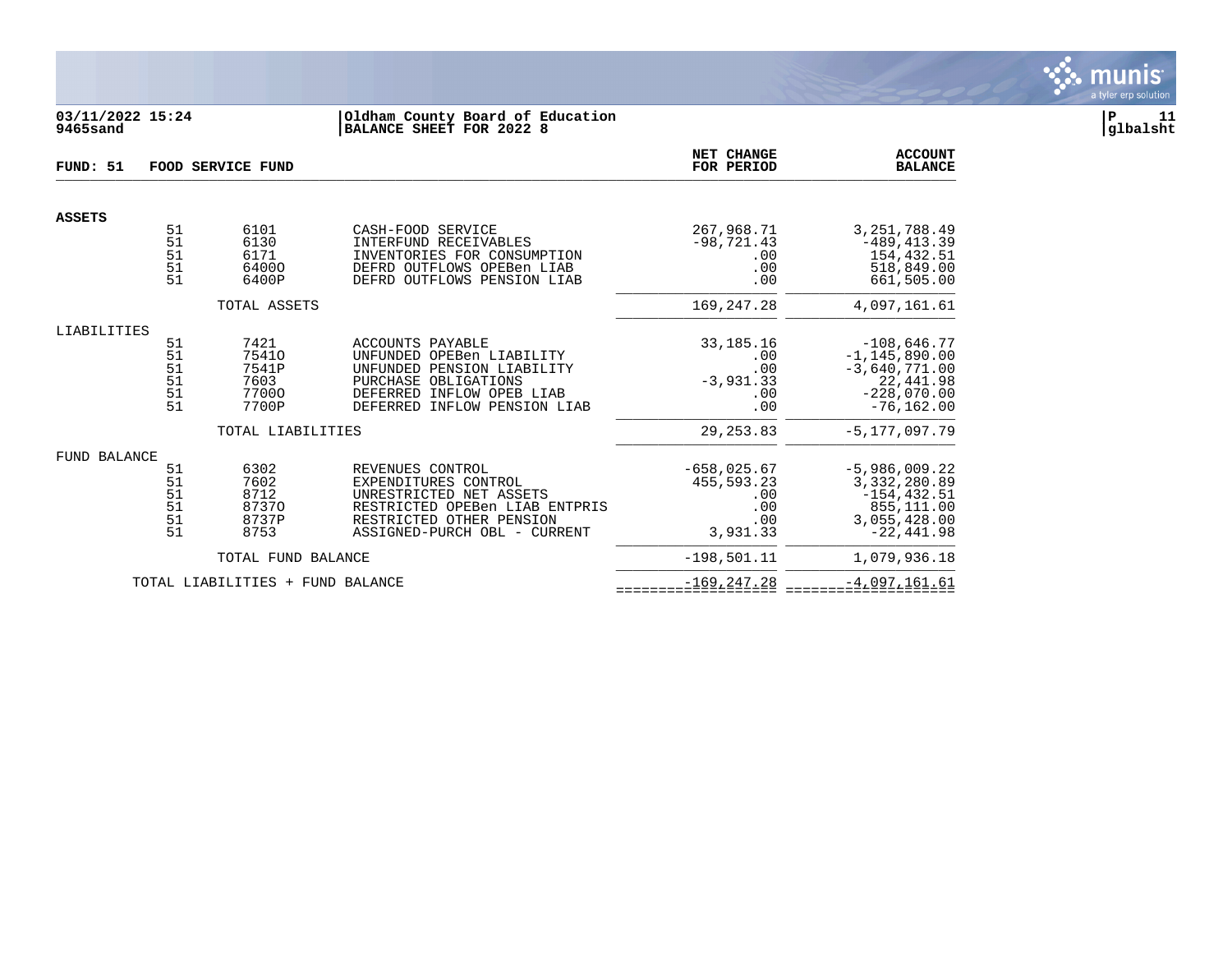

# **03/11/2022 15:24 |Oldham County Board of Education |P 12 9465sand |BALANCE SHEET FOR 2022 8 |glbalsht**

| FUND: 52      |                                                  | DAYCARE PROGRAM                                        |                                                                                                                                                                                              | NET CHANGE<br>FOR PERIOD                                                    | <b>ACCOUNT</b><br><b>BALANCE</b>                                                                           |
|---------------|--------------------------------------------------|--------------------------------------------------------|----------------------------------------------------------------------------------------------------------------------------------------------------------------------------------------------|-----------------------------------------------------------------------------|------------------------------------------------------------------------------------------------------------|
| <b>ASSETS</b> |                                                  |                                                        |                                                                                                                                                                                              |                                                                             |                                                                                                            |
|               | 52<br>52<br>52<br>52                             | 6101<br>6130<br>64000<br>6400P                         | CASH-DAYCARE<br>INTERFUND RECEIVABLES<br>DEFRD OUTFLOWS OPEBen LIAB<br>DEFRD OUTFLOWS PENSION LIAB                                                                                           | 240,026.43<br>28,210.06<br>.00<br>.00                                       | 3,565,764.85<br>$-227,569.97$<br>427,755.00<br>545,366.00                                                  |
|               |                                                  | TOTAL ASSETS                                           |                                                                                                                                                                                              | 268, 236.49                                                                 | 4, 311, 315.88                                                                                             |
| LIABILITIES   | 52<br>52<br>52<br>52<br>52                       | 75410<br>7541P<br>7603<br>77000<br>7700P               | UNFUNDED OPEBen LIABILITY<br>UNFUNDED PENSION LIABILITY<br>PURCHASE OBLIGATIONS<br>DEFERRED INFLOW OPEB LIAB<br>DEFERRED INFLOW PENSION LIAB                                                 | .00<br>.00<br>121,793.84<br>.00<br>.00                                      | $-944,706.00$<br>$-3,001,564.00$<br>918,892.73<br>$-188,028.00$<br>$-62,790.00$                            |
|               |                                                  | TOTAL LIABILITIES                                      |                                                                                                                                                                                              | 121,793.84                                                                  | $-3, 278, 195.27$                                                                                          |
| FUND BALANCE  | 52<br>$\frac{5}{2}$<br>$\frac{5}{2}$<br>52<br>52 | 6302<br>7602<br>8712<br>87370<br>8737P<br>8753<br>8770 | REVENUES CONTROL<br>EXPENDITURES CONTROL<br>UNRESTRICTED NET ASSETS<br>RESTRICTED OPEBen LIAB ENTPRIS<br>RESTRICTED OTHER PENSION<br>ASSIGNED-PURCH OBL - CURRENT<br>UNASSIGNED FUND BALANCE | $-240,026.43$<br>$-28, 210.06$<br>.00<br>.00<br>.00<br>$-121.793.84$<br>.00 | $-3,849,941.69$<br>514,629.26<br>13,296.97<br>704,979.00<br>2,518,988.00<br>$-918,892.73$<br>$-16, 179.42$ |
|               |                                                  | TOTAL FUND BALANCE                                     |                                                                                                                                                                                              | $-390,030.33$                                                               | $-1,033,120.61$                                                                                            |
|               |                                                  | TOTAL LIABILITIES + FUND BALANCE                       |                                                                                                                                                                                              | $-268, 236.49$                                                              | $-4, 311, 315.88$                                                                                          |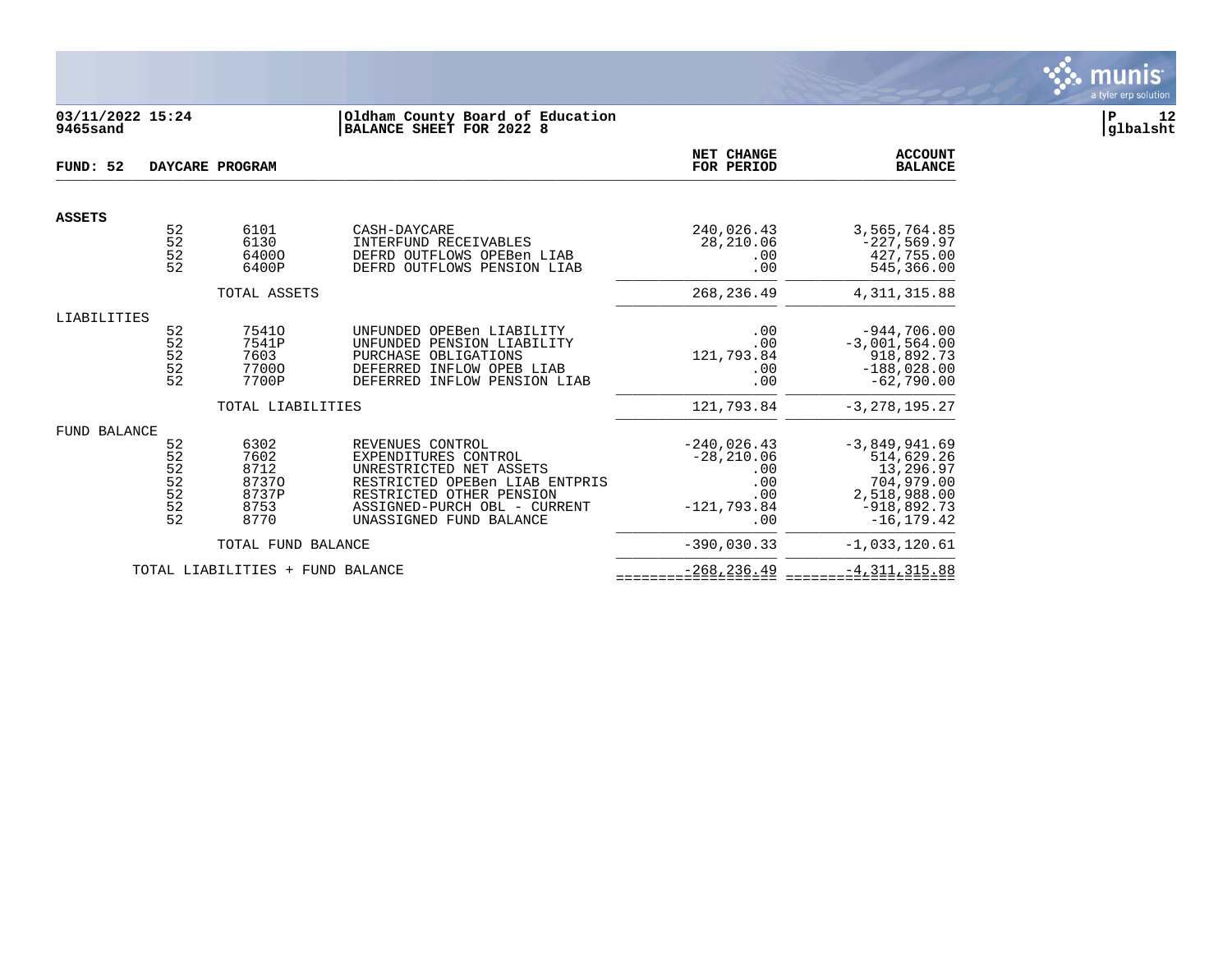

### **03/11/2022 15:24 |Oldham County Board of Education |P 13 9465sand |BALANCE SHEET FOR 2022 8 |glbalsht**

|                                  |          | FUND: 7000 FIDUCIARY - PENS/INVST/PRIVATE | NET CHANGE<br>FOR PERIOD                  | <b>ACCOUNT</b><br><b>BALANCE</b> |                 |
|----------------------------------|----------|-------------------------------------------|-------------------------------------------|----------------------------------|-----------------|
| <b>ASSETS</b>                    | 70<br>70 | 6101<br>6111                              | CASH-CUNDIFF DONATION<br>INVESTMENTS DULA | .00<br>.00                       | 4,931.05<br>.70 |
| TOTAL ASSETS                     |          |                                           |                                           | .00                              | 4,931.75        |
| FUND BALANCE                     | 70       | 6302                                      | REVENUES CONTROL                          | .00                              | $-4,931.75$     |
|                                  |          | TOTAL FUND BALANCE                        |                                           | .00                              | $-4,931.75$     |
| TOTAL LIABILITIES + FUND BALANCE |          |                                           |                                           | .00                              | $-4,931.75$     |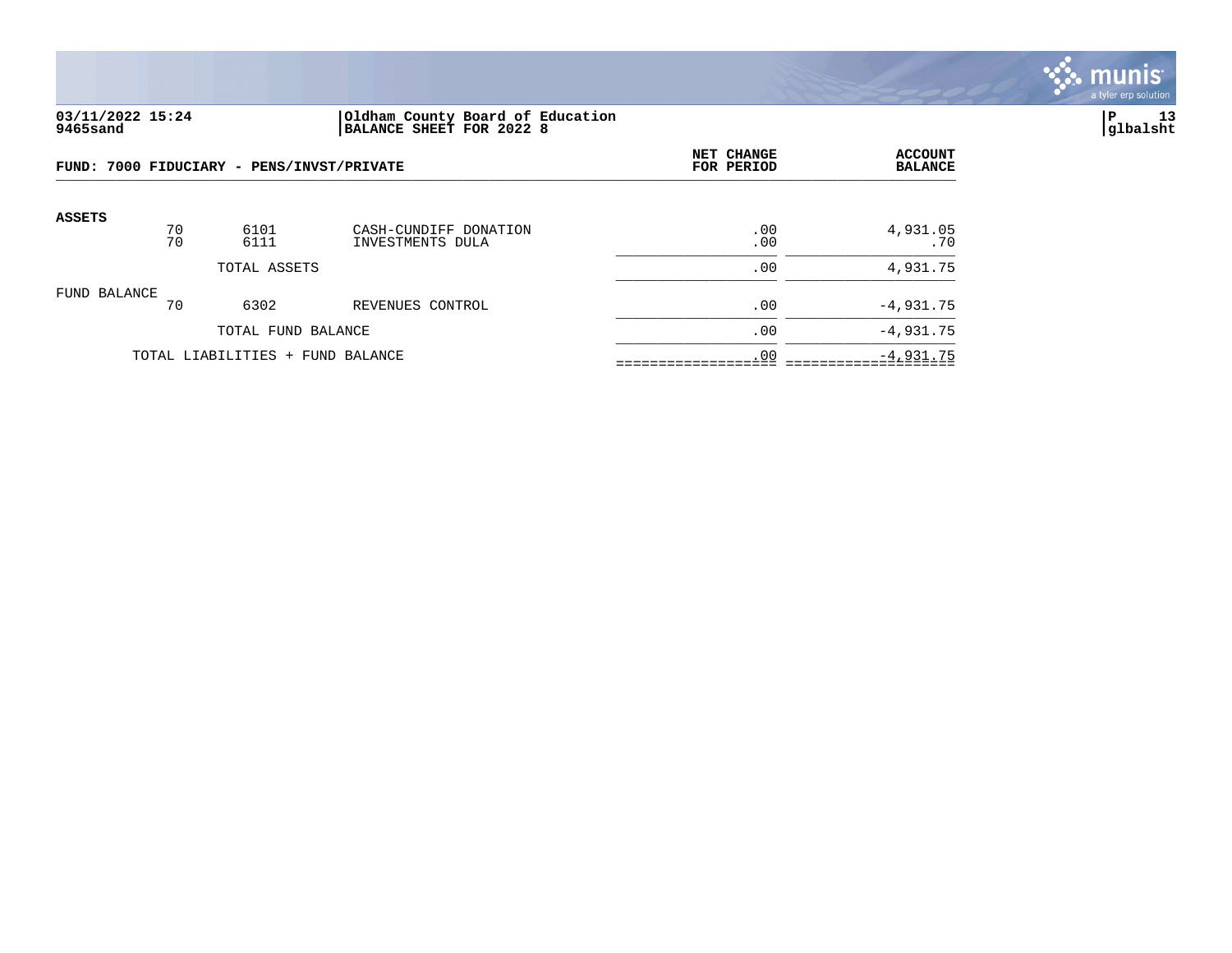

#### **03/11/2022 15:24 |Oldham County Board of Education |P 14 9465sand |BALANCE SHEET FOR 2022 8 |glbalsht**

| FUND: 8                          |    |      |                                | NET CHANGE | <b>ACCOUNT</b>      |
|----------------------------------|----|------|--------------------------------|------------|---------------------|
| GOVERNMENTAL CAPITAL ASSETS      |    |      |                                | FOR PERIOD | <b>BALANCE</b>      |
| <b>ASSETS</b>                    |    |      |                                |            |                     |
|                                  | 80 | 6201 | LAND                           | .00        | 12,704,302.00       |
|                                  | 80 | 6211 | LAND IMPROVEMENTS              | .00        | 5,266,702.04        |
|                                  | 80 | 6212 | ACCUM DEPREC-LAND IMPROVMNTS   | .00        | $-2, 290, 450.55$   |
|                                  | 80 | 6221 | BUILDINGS & BLDG IMPROVEMENTS  | .00        | 296,564,082.58      |
|                                  | 80 | 6222 | ACCUM DEPREC-BUILDINGS         | .00        | $-104,902,473.35$   |
|                                  | 80 | 6231 | TECHNOLOGY EQUIPMENT           | .00        | 8,095,039.89        |
|                                  | 80 | 6232 | ACCUM DEPREC-TECH EQUIPMENT    | .00        | $-6, 268, 414.86$   |
|                                  | 80 | 6241 | VEHICLES                       | .00        | 18,069,314.53       |
|                                  | 80 | 6242 | <b>ACCUM DEPREC-VEHICLES</b>   | .00        | $-13, 744, 755.65$  |
|                                  | 80 | 6251 | MACHINERY AND EQUIPMENT        | .00        | 4,930,352.27        |
|                                  | 80 | 6252 | ACCUM DEPR-MACHINERY & EOUIP   | .00        | $-2, 745, 226.18$   |
|                                  | 80 | 6261 | CONSTRUCTION WORK IN PROGRESS  | .00        | 16,660,763.31       |
|                                  | 80 | 6271 | INFRASTRUCTURE                 | .00        | 2,694,930.74        |
|                                  | 80 | 6272 | ACCUM DEPREC-INFRASTRUCTURE    | .00        | $-1,714,760.63$     |
| TOTAL ASSETS                     |    |      |                                | .00        | 233, 319, 406. 14   |
| <b>FUND BALANCE</b>              | 80 | 6302 | REVENUES CONTROL               | .00        | 791.00              |
|                                  | 80 | 7602 | EXPENDITURES CONTROL           | .00        | 3,320,083.91        |
|                                  | 80 | 8710 | INVESTMENT IN GOVERNMTL ASSETS | .00        | $-236,640,281.05$   |
| TOTAL FUND BALANCE               |    |      |                                | .00        | $-233, 319, 406.14$ |
| TOTAL LIABILITIES + FUND BALANCE |    |      |                                | .00        | $-233, 319, 406.14$ |